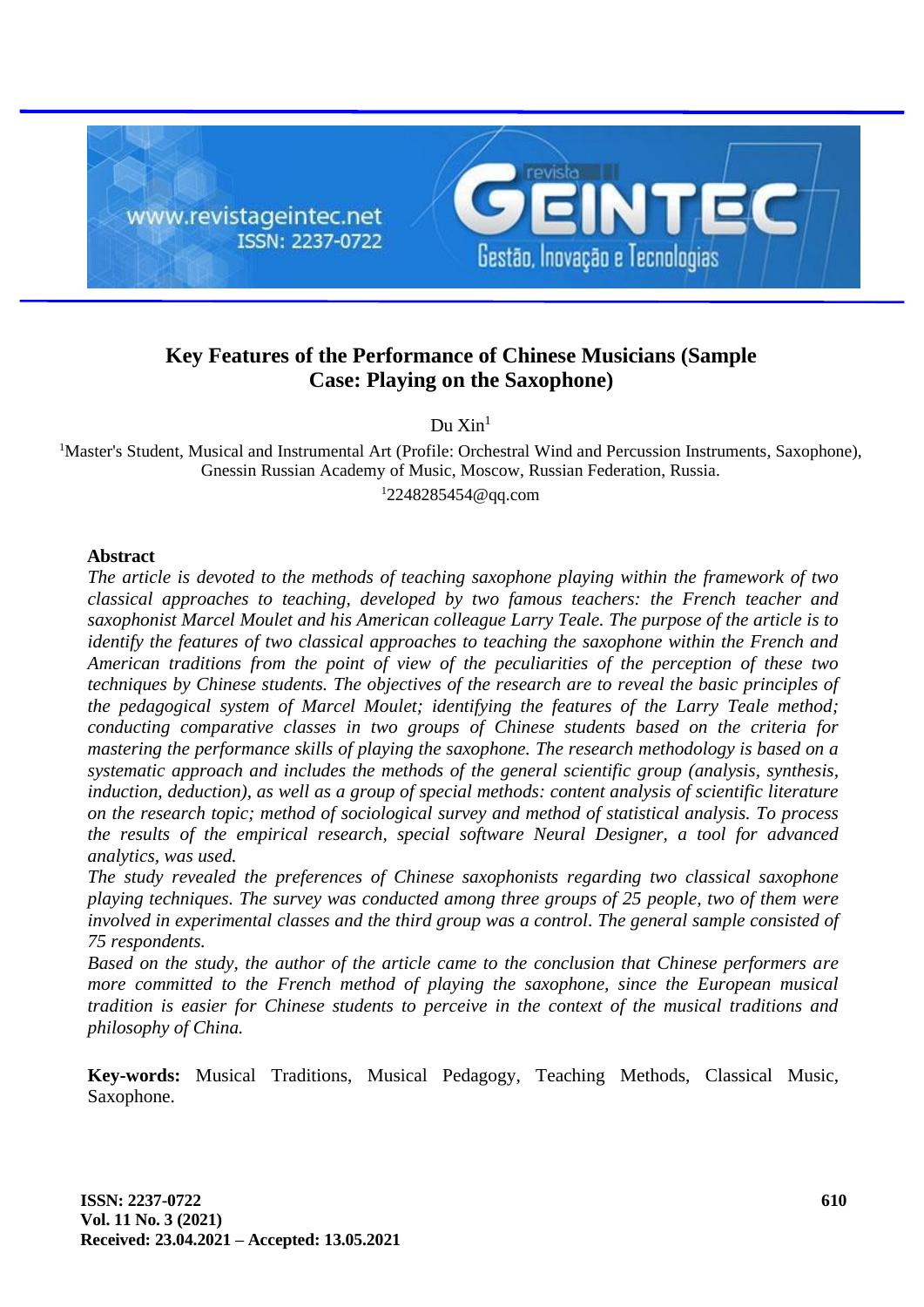### **1. Introduction**

The relevance of the research topic lies in the fact that with all the popularity of the saxophone as a wind instrument and the breadth of methodological methods for teaching playing this instrument in the scientific and pedagogical literature there is still no consensus on the question of the methodological differences between playing the saxophone in the classical and jazz styles. At the same time, the differences in the two styles of playing the saxophone are essential for the quality of sound production, which also has a certain difference in both stylistic directions.

Saxophonists with both classical and jazz playing styles have existed throughout the history of saxophone, but it is only recently that saxophone pedagogy has begun to study the effectiveness of modern teaching methods.

Currently, there is a large number of studies devoted to methods and techniques that are characteristic only of the specialization of jazz or classical saxophone. The historiography of the studied issue is quite extensive and includes the works by such authors as V.N. Avilov [2], Zh.A. Ilmer [9], A.A. Nazaryan [13] and A.M. Ponkina [14,15], whose research is devoted to the problems of pedagogical methods and techniques of playing the classical and jazz saxophone.

It is also necessary to note the works by J. Angeli [1], C. Curry [4], who paid the main attention to the methods of playing the saxophone in classical and jazz styles in the context of world musical culture.

The history of the jazz saxophone dates back to the United States. Thus, it was the North Texas Teachers' College that introduced the first jazz curriculum in higher education in 1947. Since the 1970s, there has been an increase in jazz programs and degrees at universities in the United States. The saxophone, thanks to the instrument's strong connection with jazz music, has become an integral part of these new programs. American music schools maintain a close relationship with European traditions, so it is expected that the modern saxophonist should conform to a methodological model based on Western European classical tradition. However, at present, there are clear differences in learning to play the saxophone in the classical and jazz styles, which are rather poorly covered in the scientific literature.

The stylistic requirements of classical and jazz are different, and thus special requirements are imposed on the technique of playing the saxophone. Ear cushion, tongue and chin position, mouthpiece angle, use of air, and tone are all areas that represent stylistic differences.

In general, jazz saxophonists tend to change timbre in different registers; the lower tone is «indistinct, the middle is clearer, and the upper register is thinner and louder» [20, p. 10]. For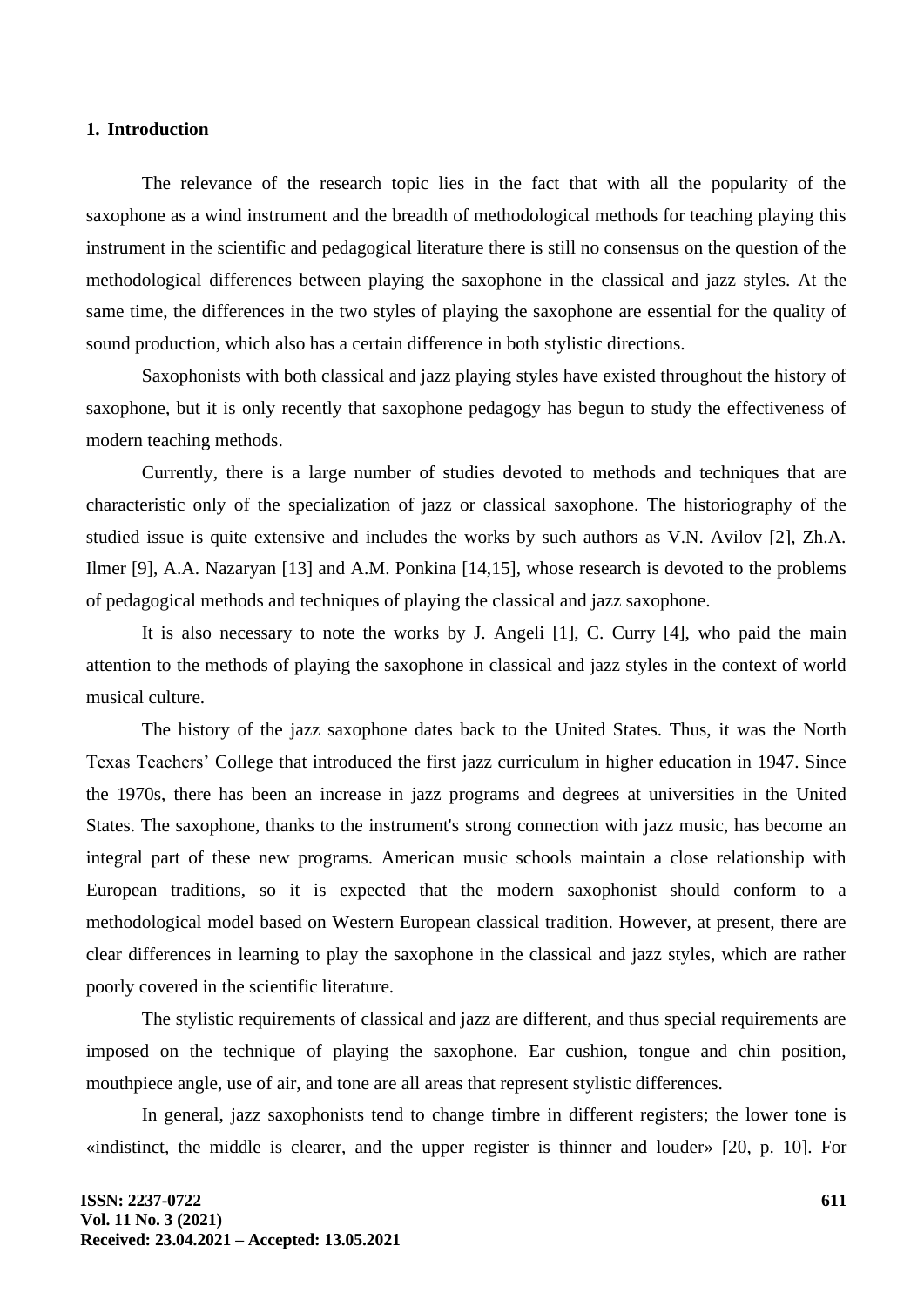example, classical saxophonists, in order to be able to perform with other musicians in an orchestra, must be able to produce an even tone and timbre in all registers. In the classic style of playing the saxophone, you need to get a sound that is relatively dark, sonorous and clear with perfect intonation. The factors that determine such differences are, first of all, the ear cushion, the installation of the mouthpiece and the instrument itself.

The mouthpiece and its use in combination with reed and ligature is often the most important element for any saxophonist in both classical and jazz music. Combined with breath and ear cushions, the mouthpiece has a great impact on timbre. Mouthpieces are made from different materials and there may be differences in tip bore, gasket length, baffle height, bore and chamber size, and tip thickness. The methodological literature describes various combinations of materials, openings, lengths, chamber size and the presence or absence of a baffle will have a strong effect on timbre. During the development process and in order to satisfy the wishes of the musicians, the mouthpiece manufacturers introduced several new variants, and now there is a huge selection of saxophone mouthpieces.

In jazz music, saxophonists are allowed to choose their own mouthpiece according to their desired sound. However, in classical music, the choice is limited to a certain number of models according to the sound characteristics of a particular school, for example, the French school of saxophone playing. The most common mouthpieces used in classical music (French school) are the Vandoren brand (models:  $(A / T / S / B)$  25, 27, 28) or the Selmer brand. These mouthpieces, thanks to their moderate tip opening and special chamber structure, help performers control intonation, produce clear sound and maintain good control over dynamics.

Another important difference between the two styles of playing is the technique of producing subtones - when the sound of a certain note, especially in the low register of a saxophone, becomes less clear, opaque, indistinct. In fact, the musician moving the jaw back to the tip of the uvula, which affects its vibration [15, p.209], generates the subtone. The inventor of this technique was Ben Webster, and nowadays almost all jazz musicians use subtones, especially in the low register. One of the reasons jazz saxophonists use this technique is because it helps to play more softly in a duet with the piano. Another aesthetic reason: subtones are part of the jazz style. Jazz musicians also use this technique to accentuate certain moments while performing a certain musical phrase. Classical saxophonists do not use this technique. They mainly use accentuation with air and tongue movement.

In addition to these methodological nuances, there are also differences in the method of forming the correct position of the lips, tongue and facial muscles of the musician (ear cushion) for sound production when playing the saxophone in classical or jazz styles. From a teaching point of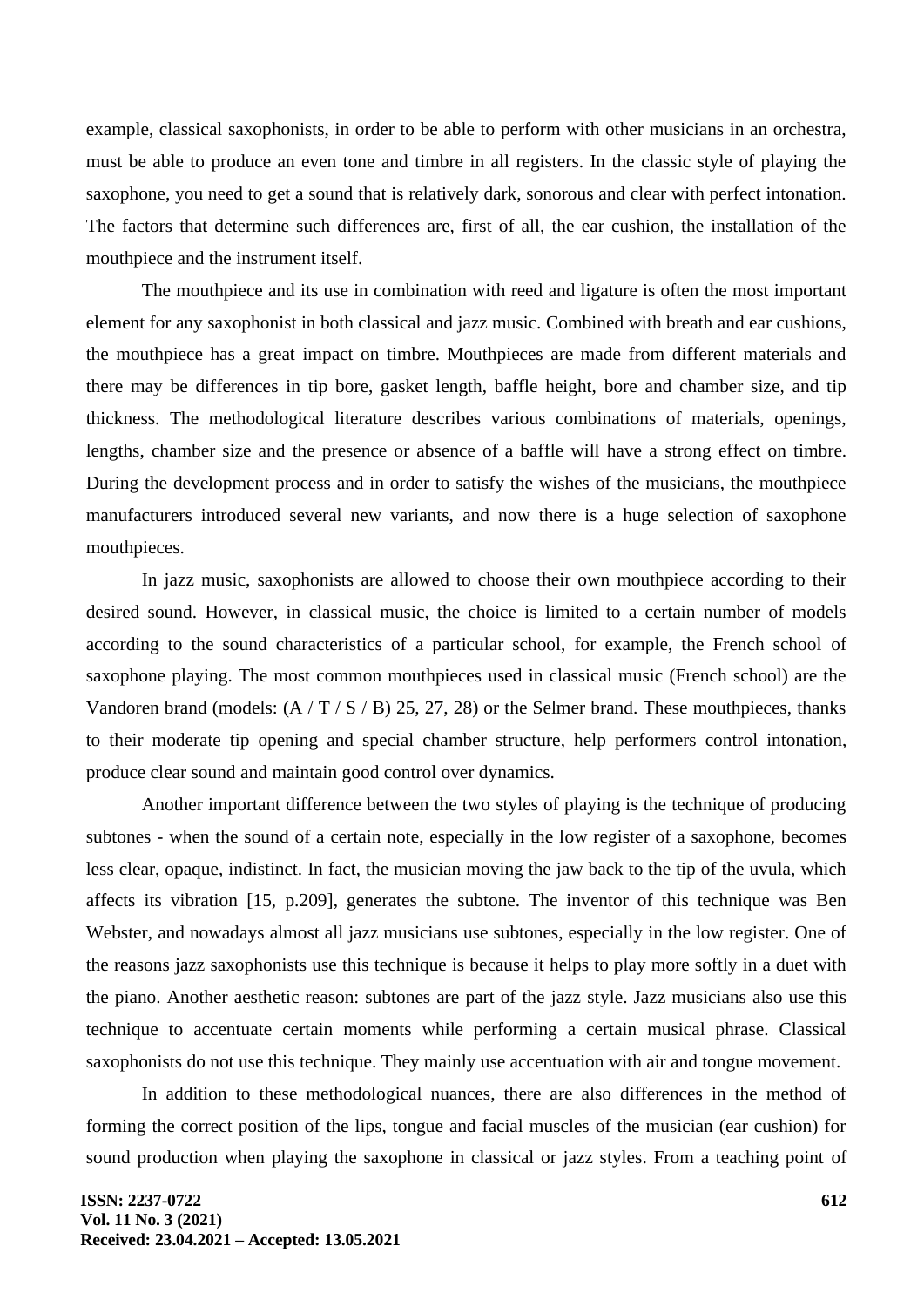view, it must be emphasized that there is a difference between classic and jazz ear cushions. Unfortunately, in many higher educational institutions of music this distinction is not made clearly enough. At the same time, the study of these differences, in our opinion, will allow students to more fruitfully make the transition between the two styles of performance and create a solid practical base for correct sound production. Of course, as some music educators correctly point out, there are other factors that help create the right sound for each of the two styles, such as mouthpieces and reeds, however, in our opinion, it is the ear cushions that are the first most important step in the transition from classical sound. saxophone to jazz.

The classic saxophone ear cushion was originally developed from the attributes of a clarinet ear cushion. They are very similar, except for the angle at which the mouthpiece should be positioned in the mouth. Most saxophone teachers agree on the basics of classic ear cushions, but some details remain open to discussion. In particular, in his study, J. Angeli notes that during the formation of the ear cushion, the lower lip is tightly pulled over the lower teeth, which allows the lip to create a «cushion» - the place where the reed should remain firm, since it is stretched across the lower teeth [8, p.120].

When playing the saxophone in the classical style, the hardness of the lower lip is further strengthened by the fact that the chin is pulled down. It also allows the lower lip to be extended enough for the tongue to vibrate properly. If the lower lip is too far in the mouth, it will overly moisturize the reed and it will not be able to vibrate properly. The essence of this technique is that the upper teeth should tightly grip the upper part of the mouthpiece, and the jaw should support the lower lip. According to some music teachers of the saxophone, such as J. Trezon and M. Styles, the upper teeth and upper lip should work simultaneously to support the efforts emanating from the lower teeth and lips [9, p. 6].

It should be noted that in the modern scientific and pedagogical literature devoted to the methodology of teaching playing the classical saxophone, there are different approaches to the question of the angle at which it is necessary to use the classic ear cushions. In particular, supporters of Thiel's method advocate that it is necessary to apply the same pressure to the mouthpiece, in addition to shifting the corners to the center. However, some music teachers follow the school of R. Allard, who believed that such an arrangement of the reed dulls its sides, thereby depriving the sound of the necessary overtones. Supporters of this methodical school of teaching saxophone playing suggest using the lower lip to apply pressure to the central part of the tongue, allowing the sides to vibrate freely [9, p.152].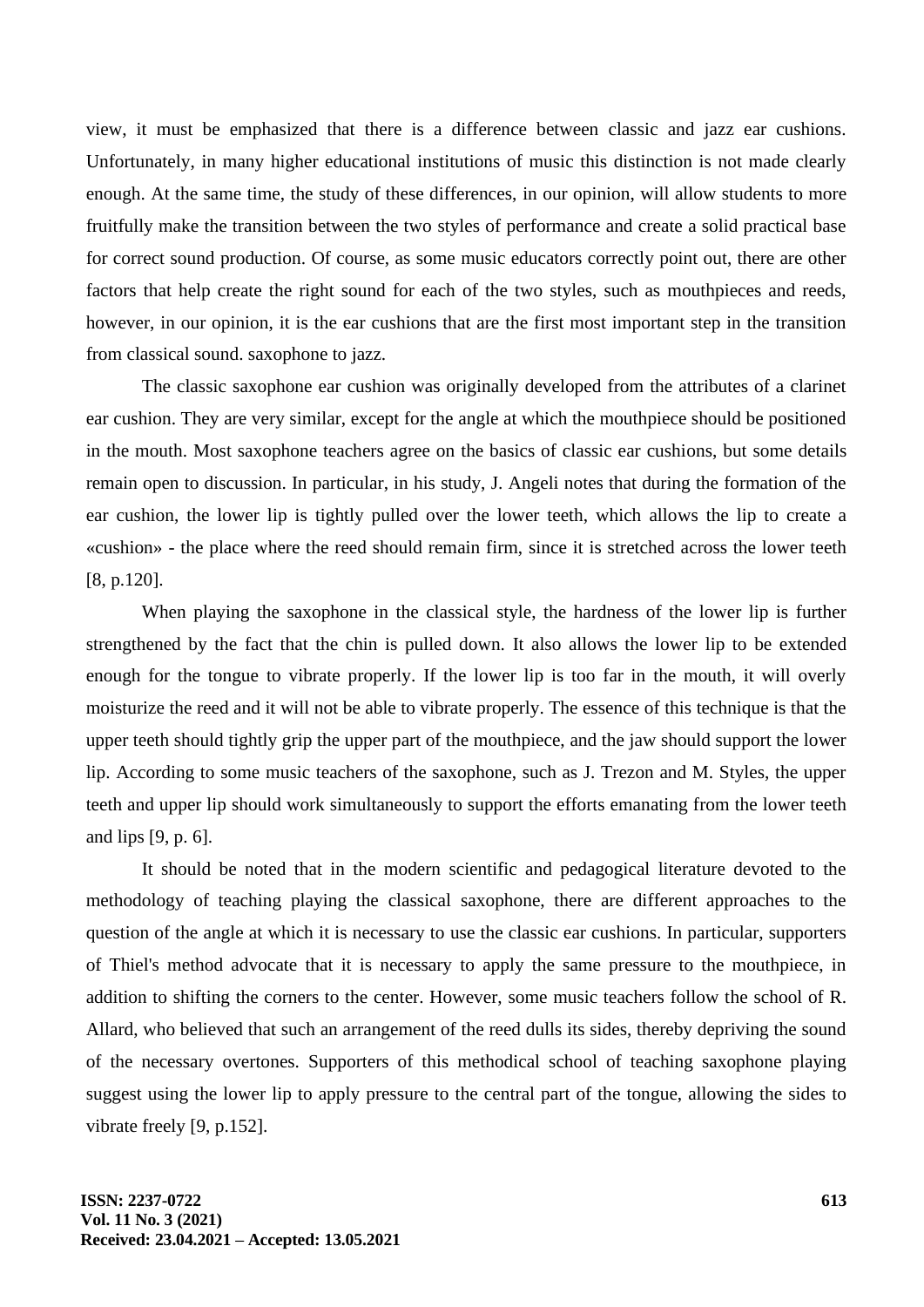Some researchers argue that the jaw should have some flexibility and movement when forming a classic ear cushion, while others suggest that it should remain stationary [10, p.158]. In our opinion, for correct sound production on a classical saxophone, it is necessary to know both methods of forming an ear cushion. At the same time, the classic ear cushion can serve as a solid basis for the saxophonist, but when playing jazz, a completely different technique should be used. The first difference, according to music educators, is that jazz ear cushions require significantly less jaw pressure than the classical playing style. The pressure on the reed in a jazz saxophone is mainly carried out by the lower lip, which allows the reed to vibrate more freely.

Since the jazz ear cushion focuses on the maximum vibration of the reed, the lower lip should be turned outward, towards the saxophone, creating a soft, thick cushion separating the teeth from the reed in order to more deeply capture the reed in the mouth and achieve a fuller and more lively sound [14, p.6]. At the same time, music teachers note that when playing the jazz saxophone, a less fixed position of the jaw is needed to form a jazz ear cushion.

In the historiography of the issue, there is also an opinion that the classical French school of the saxophone is based on the principle of performing music as the composer intended. This in no way means that every saxophonist should play any piece of music in the same way, losing individuality, the point is that he should reproduce the music so that it accurately reflects what the composer wrote [16, p.27].

In some studies, one can also find scattered references to some of the classical principles of teaching saxophone playing [5,4,3], however, a detailed analysis of the methods and techniques has not yet been carried out.

In our opinion, the pedagogical methods in the two national schools have both differences and similarities. From this position, we can say that the French school of classical saxophone is inseparable from the legacy of its founder, Marcel Moulet. From developing the characteristic tone quality and the use of classical vibrato to the creation of the standard saxophone quartet and much of the saxophone solo repertoire, Marcel Moulet has had a tremendous impact on the growth of a positive perception of the saxophone as a classical instrument. In addition, his warmth and honesty as a person, combined with his unrivaled skill and meticulous pedagogical methods, have enabled him to profoundly influence a vast number of saxophonists around the world. According to one of his students, Daniel Deffaye: «May all classical saxophonists never forget that thanks to Marcel Moulet they are considered real musicians today» [17, p.118]. Marcel Moulet's pedagogical principles became the basis for the saxophone class at the National Conservatory in Paris, specially created in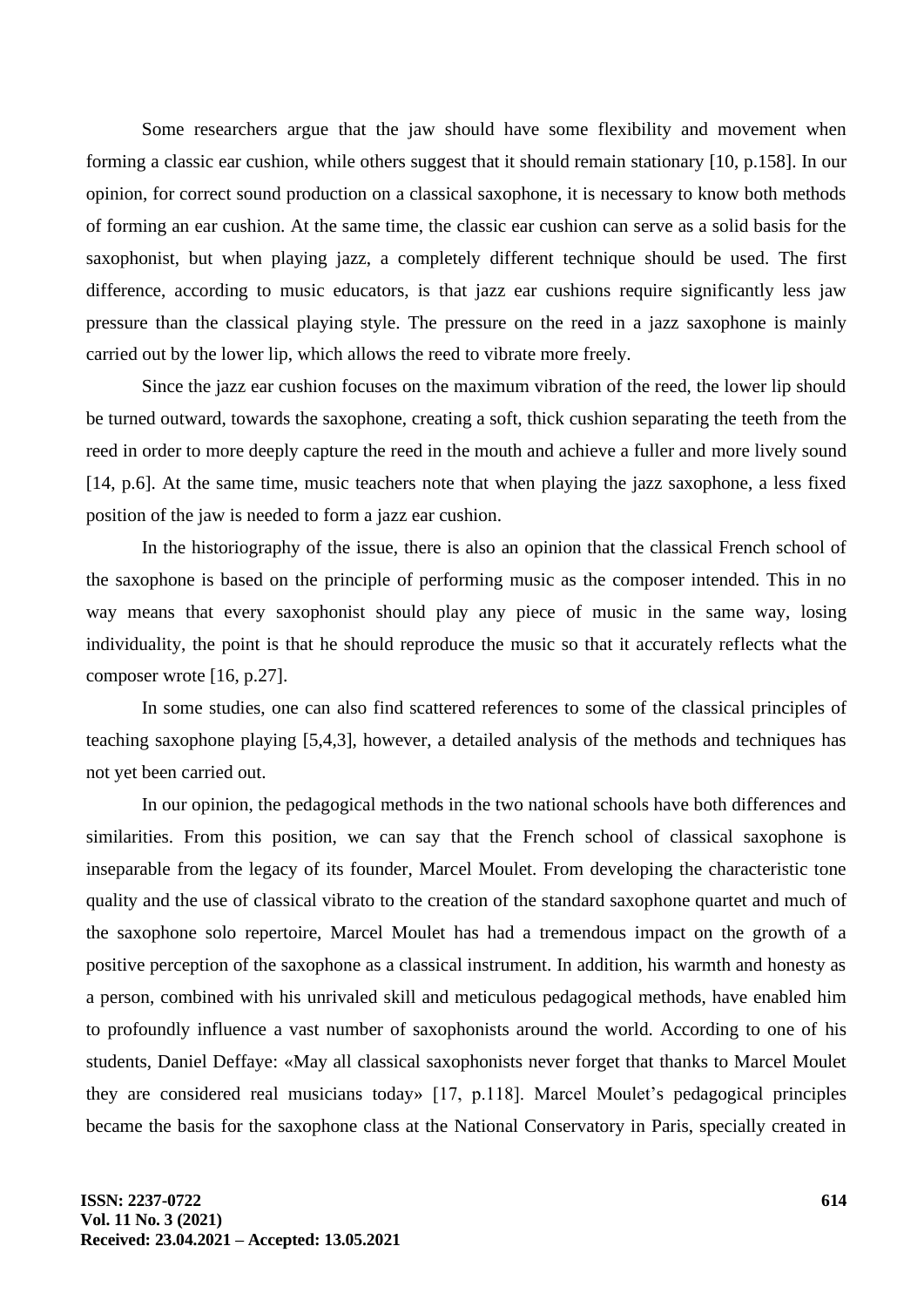1942. To this day, the French school for teaching saxophone includes the following basic principles, which were formulated by Marcel Moulet:

- Special requirements for sound production «classic mule vibrato» (development of the skill of fast and hard vibrato of small range);
- Achievement of the tone of the imitation of the voice with the help of good air support and an ear cushion that does not pinch the reed tube of the instrument;
- Teaching is based on continuous improvement of technical performance skills;
- Performing skills are secondary in relation to technical ones (arise as a result of technical skill);
- Individual approach to each student;
- Learning outcomes directly correspond to the student's abilities.

In our opinion, it is the creation of a specific tone for the French school of classical saxophone that is a priority. Moreover, both tone and vibrato, according to the teaching principles of Marcel Moulet, should be modeled by a female voice. This effect is achieved precisely with maximum air support and an earcup that does not pinch the reed tube.

The specificity of the French school of teaching saxophone also lies in the unique concept of vibrato, which is so characteristic of the Western European tradition of using wind instruments. In teaching saxophone playing, the creation of wave-like sounds is of great importance as a way to give the saxophone sound a natural character, since «such waves organically exist in the world around us» [9, p.4].

Some researchers also note the difference in sound that is inherent in classical and jazz saxophone [10, p.157]. In particular, the biggest difference lies in the use of a technique such as vibrato. There are various possibilities for creating vibrato; however, the most commonly used method consists in smoothly changing the pressure of the jaw and lower lip on the reed by moving the jaw with small movements up and down [10, p. 7]. Although the technique for its production is the same, vibrato can be used in different ways. Typically, in classical music, saxophonists strive to produce a controlled and continuous vibrato, similar to the sound of a stringed instrument or string voices, whereas in jazz music, the vibrato tends to be amplified towards the end of the note. In the modern repertoire, vibrato can be really different in intensity, speed and pitch. Thus, the professional saxophonist must be proficient in different types of vibrato for use in different musical situations.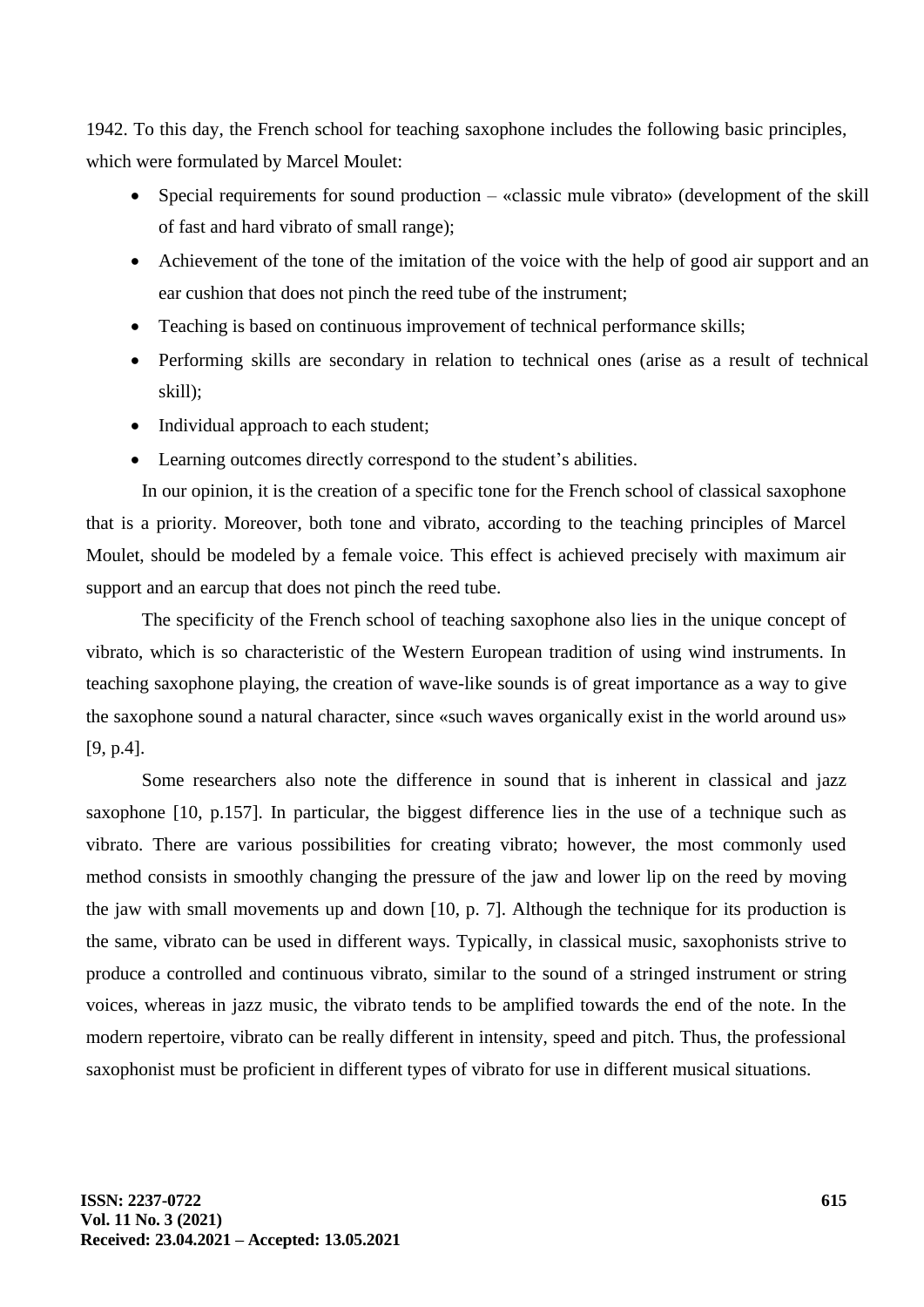### **2. Methods and Materials**

The research methodology is based on a systematic approach and includes the methods of the general scientific group (analysis, synthesis, induction, deduction), as well as a group of special methods: content analysis of scientific literature on the research topic; method of sociological survey and method of statistical analysis. To process the results of the empirical research, special software Neural Designer, a tool for advanced analytics, was used.

The study revealed the preferences of Chinese saxophonists regarding two classical saxophone playing techniques. The survey was conducted among three groups of 25 people, two of them were involved in experimental classes and the third group was a control. The general sample consisted of 75 respondents. The aim of the survey was to identify motivation for two teaching schools – French and American, by Chinese performers. The survey included two questionnaires with questions about the research topic. Three criteria for the analysis were identified: motivation, mastering techniques, quality of sound production.

Based on these criteria, students evaluated French and American saxophone teaching methods (two classical schools) on a 10-point scale, at which - a low grade from 1 to 3, an average grade from 4 to 6, a high grade from 7 to 10 points. According to the results of the survey using the Neural Designer program, an average score was revealed for all three criteria. Empirical research conducted in March 2021.

# **3. Results**

As a result of a survey of 3rd year students in three groups (bachelors), we obtained preferences of performers in the technique of playing the saxophone before the special comparative classes. The results are shown in Figure 1.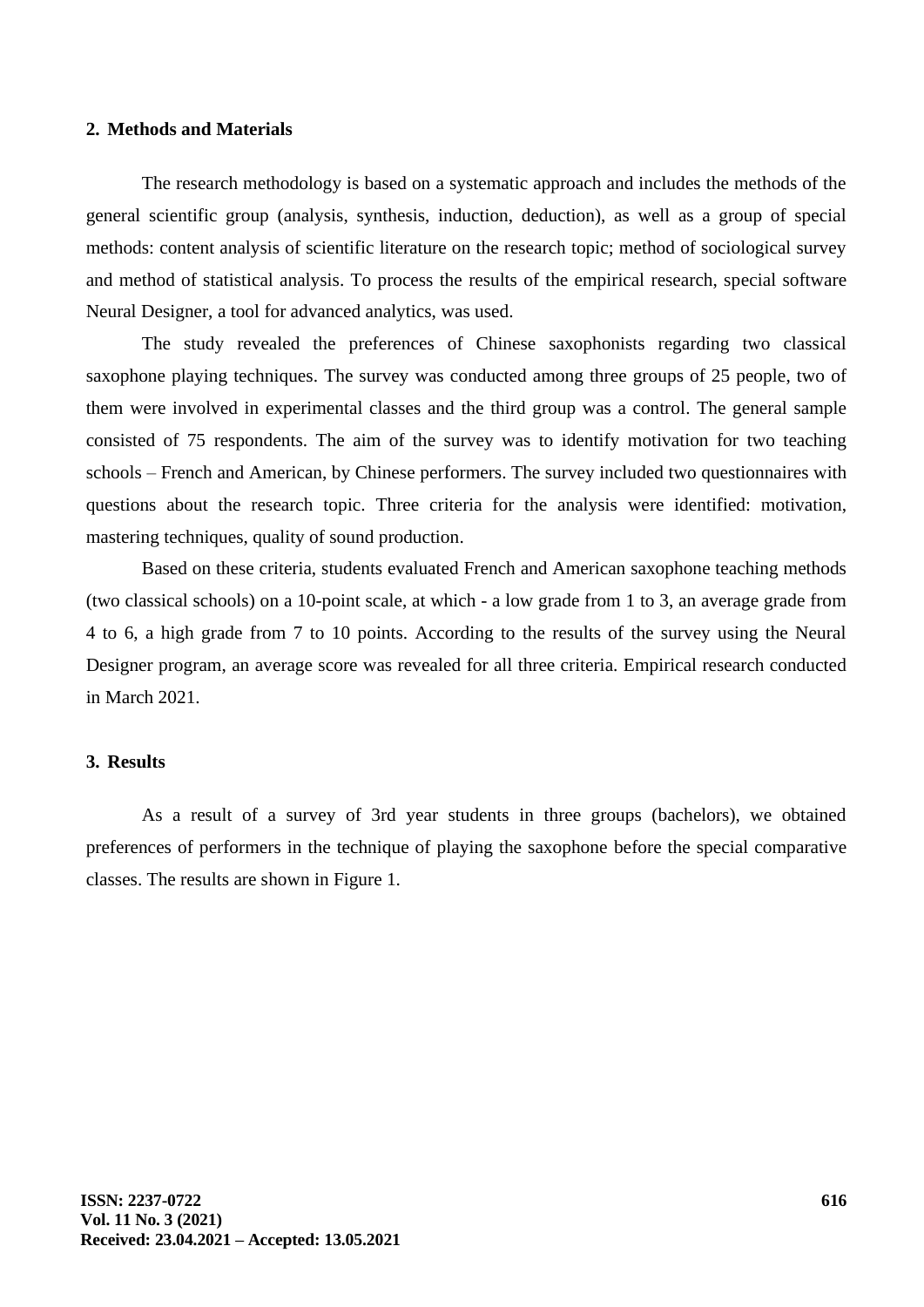Figure 1. Assessment by Students of Three Groups of Qualities of Two Classical Schools of Teaching to Play the Saxophone (Compiled by the Author Using Neural Designer Program)



As the data in Figure 1 show, all respondents rated the methods of playing the saxophone at a low level. This assessment is due to the fact that the students were poorly aware of the methods of performance that are recommended in the two classical schools of saxophone. After a series of comparative lessons on the French and American methods of play, the following results were obtained according to the students' assessment of the American methodology (Figure 2).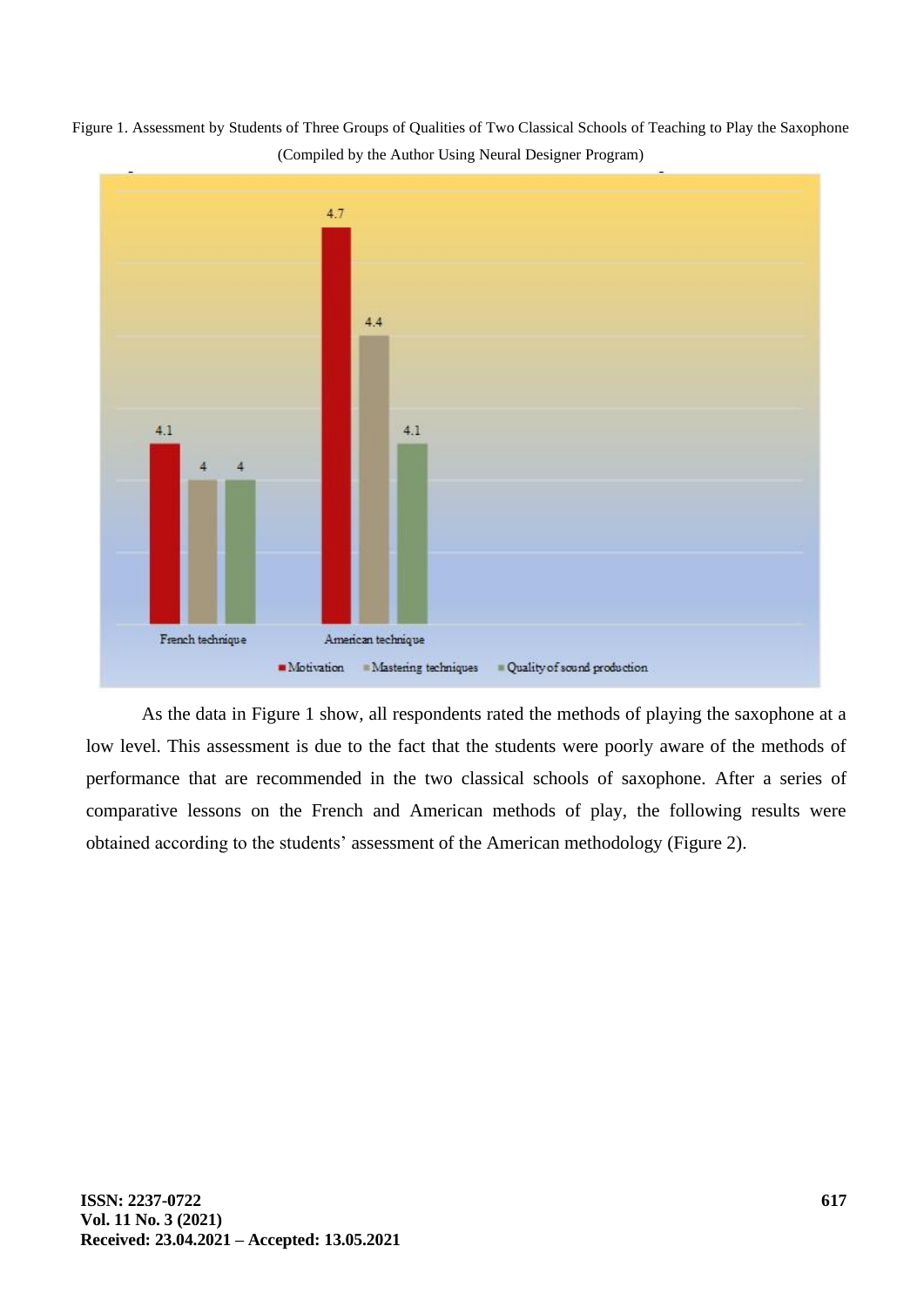

Figure 2 - Evaluation by Chinese Students of the American Method of Playing the Saxophone (Compiled by the Author Using Neural Designer Program)

As the data in Figure 2 show, the Chinese students rated the American School's sound production technique above the average, but did not give the maximum score. In the comments to the questionnaire, 67 out of 75 respondents noted that they did not like the roughness of the style and the speed of sound production in the American saxophone school.

This is due to the general musical traditions in China, whose traditional musical culture characterized by smooth sound production, pentatonic scale and philosophical foundations for practicing music. The Chinese students also did not like the harsh manner of performing individual pieces, which «could be played more smoothly and gently».

A slightly different result was obtained according to the students' assessment of the French method of playing the saxophone (Figure 3).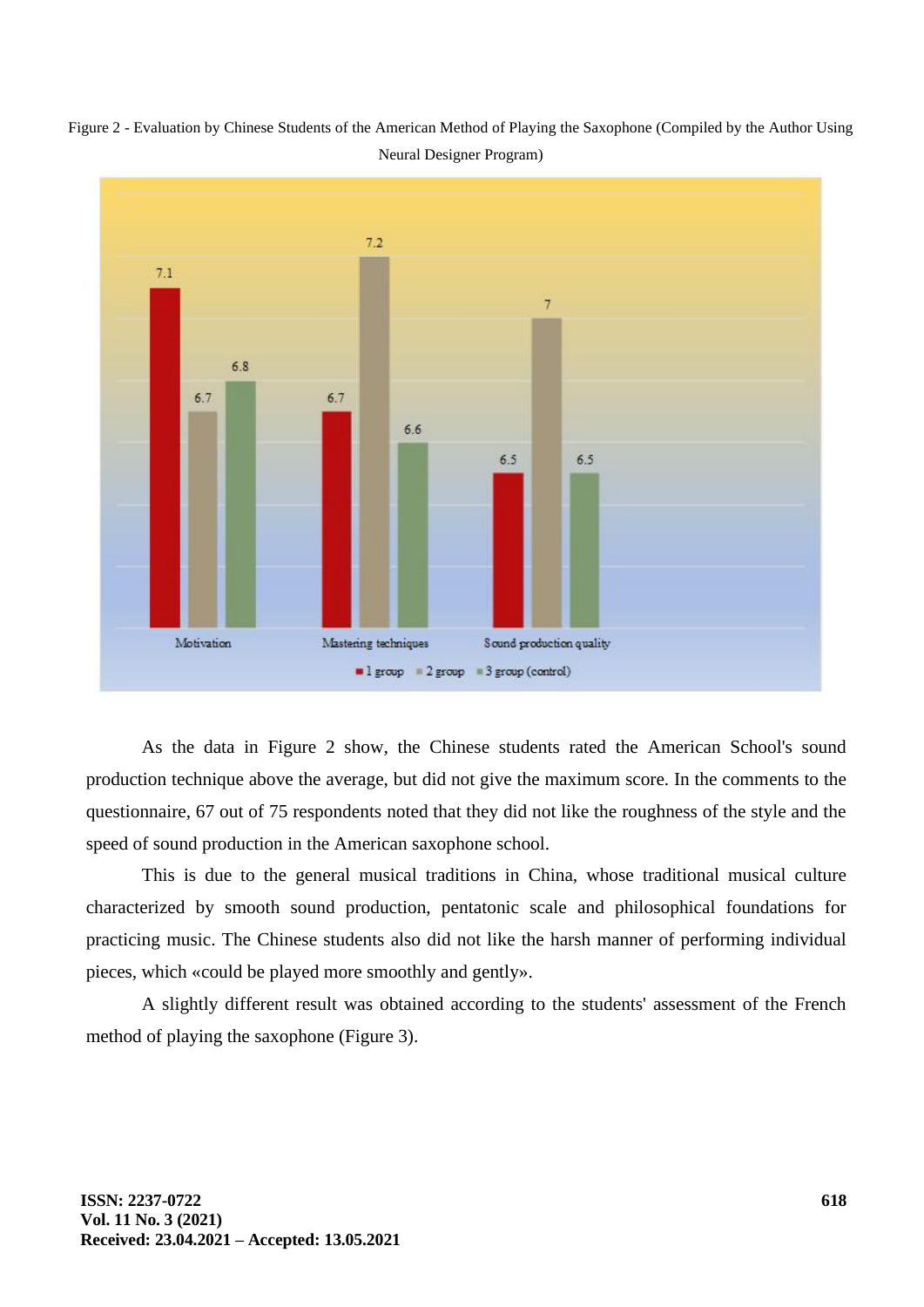



Thus, as shown in Figure 3, Chinese performers rated the French saxophone technique more highly. In their comments, the respondents noted that they like the French model of playing more for the more half-hearted sound production, for the fuller tone of the sound, for the more colorful sound of the saxophone.

The above data allow us to say that a feature of the Chinese performing art of playing the saxophone is its adherence to the French methodological school of playing.

An interesting fact is that most of the respondents in their comments refer to the traditions of Chinese musical performance, which are based on the beauty of a single sound, without halftones, without subtones. The dedication to the purity of the Chinese performers is very close in essence to the French classical technique of playing the saxophone. Therefore, we can say that the European tradition of performing is closer to Chinese students than the American model of playing.

The development of various performing schools and saxophone playing aids is still ongoing. The expressive resources of the instrument are far from being exhausted, which composers will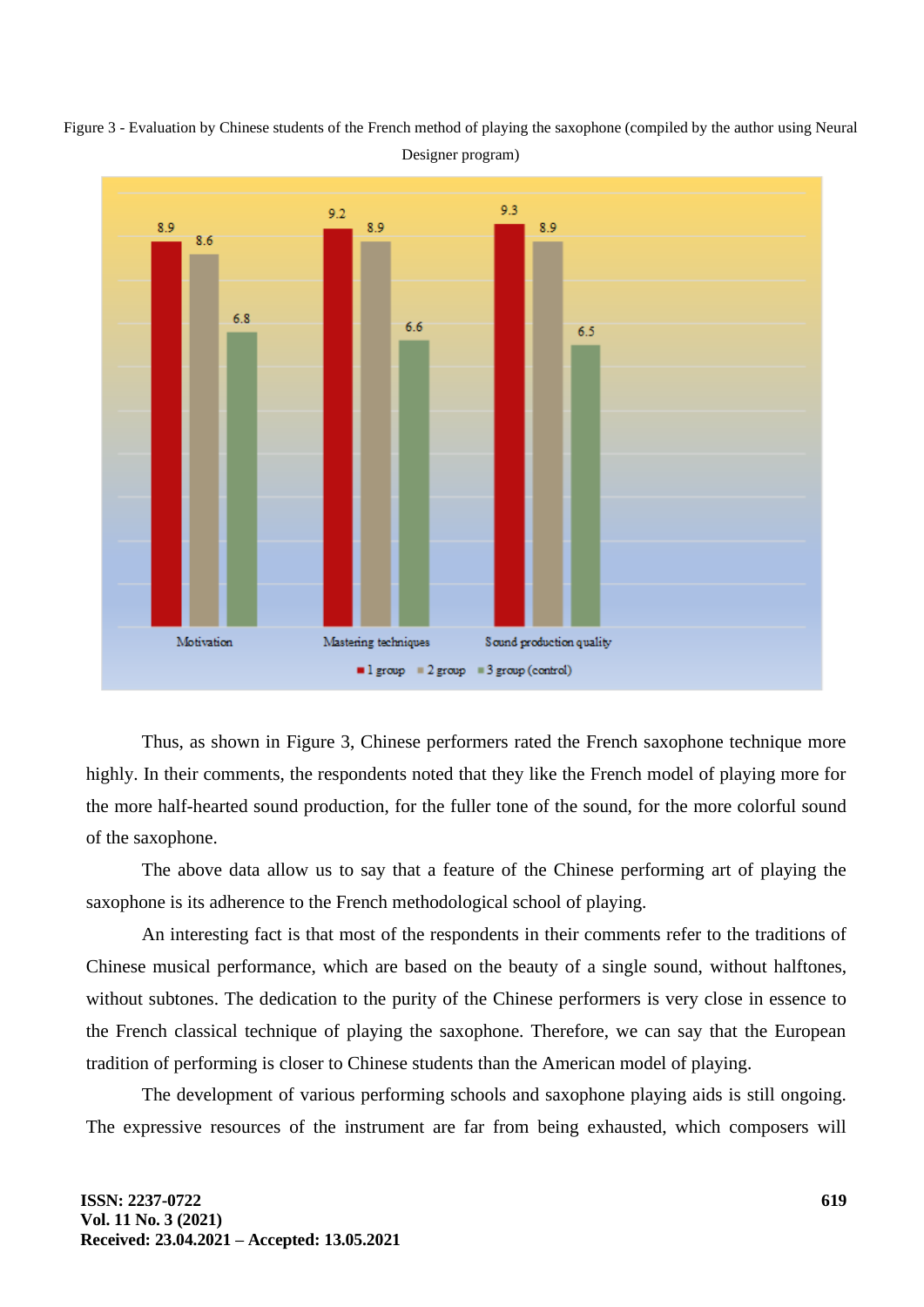continue to unfold creatively for an infinitely long time. These are all fruitful prospects for the future progress of the saxophone in China. The modern saxophone is an instrument that stands out from other wind instruments with its beautiful, flexible and melodious sound, as well as its catchy elegant form. It is the colorful sound palette, the variety of sound production techniques that awaken the imagination of composers, attract them to active use in various spheres of contemporary musical art. The saxophone is a universal instrument, which means that the Chinese saxophonist can be a universal performer.

## **4. Discussion**

Our results are confirmed in the works by such authors as M.J. Trezona, M. Styles [20], E. Wang [21], M. Titlebaum [19] and R.A. Stetsiuk [18].

In particular, L. Rebbeck, who considers the performing arts as part of the general national musical culture [16, p.92], confirms our results on the preferences of Chinese performers in relation to the methodological schools of playing the saxophone in the work.

In works by A.M. Ponkina [14, 15] the methodological aspects of mastering the performing skills of playing the saxophone are considered from the point of view of general cultural national characteristics and socialization of performers. This study confirms our findings on the rise in preferences of Chinese performers and their relationship to traditional Chinese philosophy of the performing arts.

Such authors as A.A. Nazaryan [13], S.E. Miracle [12], F. Martin, A.K. Betrus [11], S.S. Lukasheva [10], Zh. Ilmer [9], F.L. Hemke [8] argue that the skills of performing the French sheola are more successfully mastered in Asian countries, which confirms our results among Chinese students.

The results of our research are also confirmed in works by S. Hase, A. Ellis [7], E. Eriksson [6], M. Draud [5], Ch. Currie [4], J. Bowman [3], V.N. Avilov [2] and G. Angeli [1] who assert that the French method of playing the saxophone is more typical for Chinese performers.

However, despite the differences that we have identified between the French and American schools, with each new generation of saxophonists, the differences in sound production become more and more blurred, which makes the contrast between the French and American schools less obvious. In modern music education, the difference between French and American schools is also leveled out because many saxophonists have studied with several teachers, sometimes crossing the methodological line between French and American schools.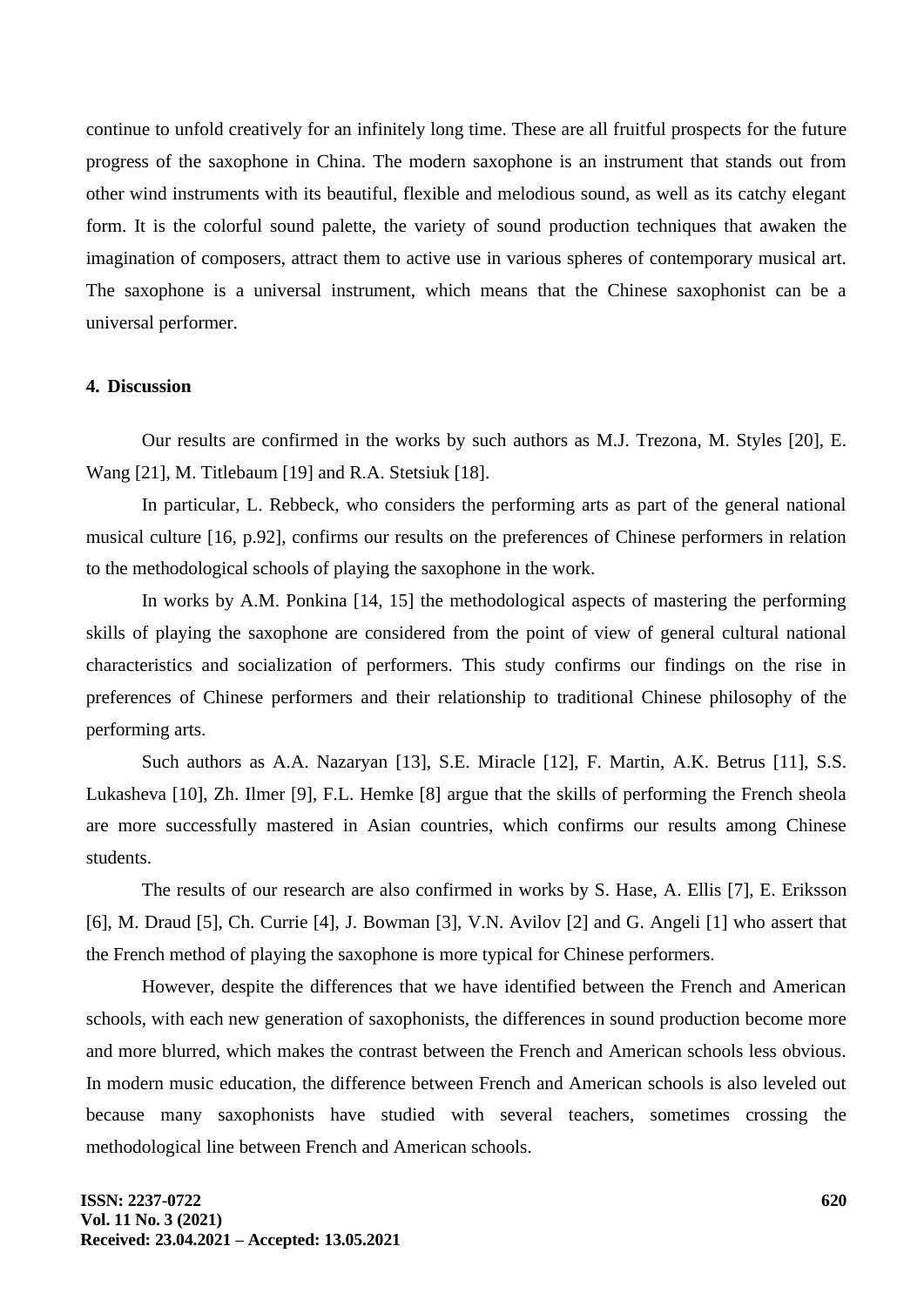### **5. Conclusions**

The planning of academic work and a deeply thought-out choice of repertoire are the most important factors contributing to the correct organization of the educational process and the successful all-round development of the student's musical and performing skills. The current situation in our modern life is such that the main conditions are the rapid pace of development, the expansion of the information space, the development of which requires the ability to respond to ongoing changes and take into account these conditions to make certain adjustments to the educational process. A student's progress largely depends on an appropriately drawn up individual plan and on the extent to which it is fully, timely and of high quality. When drawing up an individual plan, the teacher should strive for the comprehensive development of the student's professional performance data, to cover all sections of the repertoire specified in the program, bearing in mind the need for students to understand the peculiarities of the performance of compositions of various styles. The student's repertoire should include works that are different in content, form, style and texture. One of the most important tasks of working in a special class should be considered the development of the skills of independent work on a piece, the ability to create and implement your own performing plan on the basis of a careful and thoughtful study of the musical text. Among the professionally significant qualities of the personality of a teacher-musician, it is necessary to emphasize the ability and ability to penetrate into the inner world of a student, to adequately perceive their feelings and thoughts at the moment of perceiving music. The psychology of perception is one of the central problems of the student's musical education.

The whole history of the classical saxophone is still relatively young, and most modern saxophonists are still not looking for new methodological ideas for teaching the saxophone. It can be assumed that the differences between the French and American schools will become less and less obvious over time, but the basic principles that were formulated by Marcel Moulet and Larry Thiel remain the main vectors for the development of the methodology of the classical saxophone.

Thus, we can conclude that within the framework of learning to play the saxophone, it is necessary to take into account the methodological differences in techniques and methods of sound production, characteristic of the classical and jazz styles. At the same time, in the future, it is necessary to more fully investigate the methodology of teaching saxophone playing from the point of view of a polystylistic approach, when the goal of training musicians is the ability to play both styles at an equal quality level.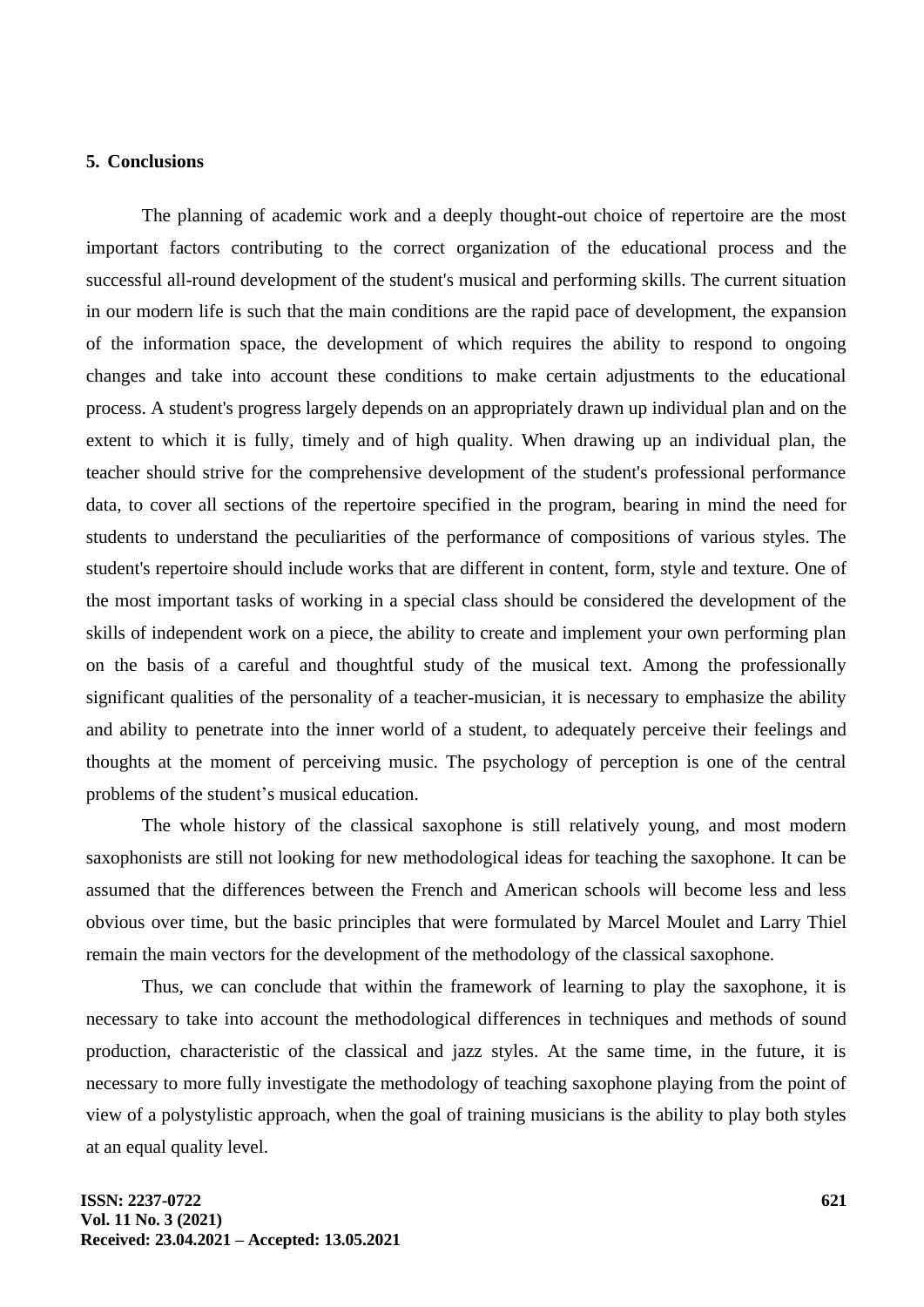# **References**

Angeli, G.C., & Jazz, S. (2013). *Two Faces of the Same Instrument,* 35*.* https://www.theseus.fi/bitstream/handle/10024/60063/Angeli\_Thesis\_15\_05\_13.pdf?sequence=1

Avilov, V.N. (2018). World jazz culture in the context of learning to play the saxophone. *Problems of modern pedagogical education*, 1, 11-15.

Bowman, J. (2014). *Online Learning in Music: Foundations, Frameworks, and Practices*, 28-54. https://doi.org/10.1093/acprof:oso/9780199988174.003.0003 ISBN: 9780199988174

Currie, C. (2018). Why Saxophonists Need A Jazz and A Classical Saxophone Mouthpiece. *Equipment for Single Reed instruments.*

https://www.researchgate.net/publication/327755884 Why Saxophonists Need A Jazz and A Cla [ssical\\_Saxophone\\_Mouthpiece](https://www.researchgate.net/publication/327755884_Why_Saxophonists_Need_A_Jazz_and_A_Classical_Saxophone_Mouthpiece)

Draud M. (2019). Online Learning – Learn Benefits of Online Learning. *Online Learning in Music, 7*, 22-30.

Eriksson, E. (2012). *Finding pedagogical strategies for combined classical and jazz saxophone applied studies at the college level.* Dissertations.

https://digscholarship.unco.edu/cgi/viewcontent.cgi?article=1117&context=dissertations

Hase, S., & Ellis, A. (2020). Problems with online learning are systemic, not technical. *New Pedagogies for New Technologies*, 238. ISBN: 9781315042527

Hemke F.L. (2018). *Le Maitre: Memories of The Master Teacher/Musician, Marcel Mule.* School of Music, Northwestern University, Evanston, Illinois, 124.

Ilmer Zh. A. (2015). Model of the development of the technique of performing jazz repertoire in the class of a special saxophone. *Concept., 9*, 1-10.

Lukasheva, S.S. (2018). Professional abilities of performing musicians: essence and structure. *Problems of modern pedagogical education*, *1*, 157-160.

Martin F., & Betrus A.K. (2019). Online Learning. *Digital Media for Learning*, 111-127. https://doi.org/10.1007/978-3-030-33120-7\_6

Miracle S.E. (2015). An Exploration of the French and American Schools of Classical Saxophone. *Honors Research Projects,* 206-222.

Nazaryan, A.A. (2018). Performing skills of playing the saxophone. *Problems of modern science and education,* 13, 1-3.

Ponkina, A.M. (2016). Methodological principles of David Leibman and their role in the evolution of saxophone performance. *Bulletin of the Tomsk State University. Culturology and art history*, *3*, 1-7.

Ponkina A.M. (2018). Saxophone performance at the end of the twentieth century: characteristic features of evolution. *Bulletin of the Adyghe State University. Series 2: Philology and art history*, *1*, 208-212.

Rebbeck, L. (2019). *A Practical Guide for Teaching the Saxophone to Beginners.* Friesen Press, 169.

Rousseau, E.M.M. (2019). *Saxophonist and Teacher.* Dorn Publications, 155.

Stetsiuk, R.A. (2019). Saxophone in jazz: aspects of paradigmatics. *Music World Research, 6*, 2-18.